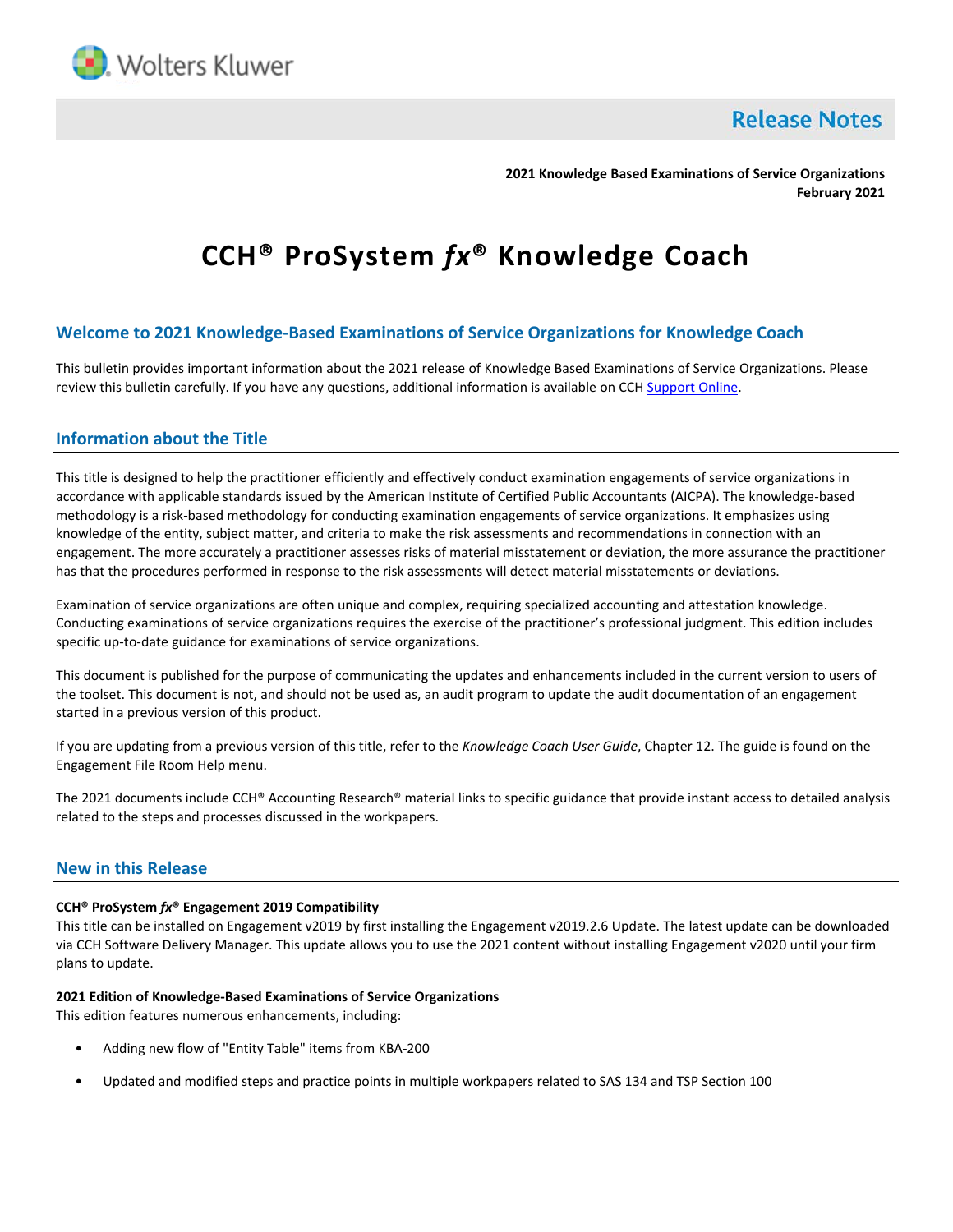[Click here](http://support.cch.com/updates/KnowledgeCoach/pdf/guides_tab/2021%20Service%20Organizations%20Title%20Overview%20for%20Knowledge%20Coach%20Users.pdf) for the 2021 Service Organizations Title Overview for Knowledge Coach Users.

In addition, forms and practice aids throughout have been updated to include new examples and tips, and, where applicable, to take into account new literature, standards, and developments reflected in the following current audit and accounting guidance:

- AICPA Auditing Standards Board (ASB) Statements on Standards for Attestation Engagements (SSAE) No. 20, Attestation Standards: Amendments to the Description of the Concept of Materiality
- 2018 Revision of Government Auditing Standards (GAGAS, or the Yellow Book)

### **Best Practices**

- Save changes to workpapers before closing the workpaper or the binder to ensure data is correctly updated.
- If Microsoft® Word crashes when using Knowledge Coach, before closing the binder, use the **Save Knowledge Coach Answers** option in the binder view under the Tools menu to save all data within tables.
- You can view other Knowledge Coach best practices on ou[r Web](https://support.cch.com/kb/solution/000034942/sw34947) site.

#### **License Requirements**

This title requires the Knowledge-Based Examinations of Service Organizations license. Users who do not have a license for this title will not be able to use Knowledge Coach functionality in workpapers.

For information on updating your licensing, see [How do I add or update CCH ProSystem](https://support.cch.com/kb/solution.aspx/sw3937) fx Engagement Licenses? on our Support Web site.

For more information on assigning licenses, see [How do I assign Engagement Licenses?](https://support.cch.com/kb/solution.aspx/sw3943) on our Support Web site.

## **Download and Installation Instructions**

See How do I add a new CCH® ProSystem *fx*[® Knowledge Coach title to CCH® ProSystem](https://support.cch.com/kb/solution/000033707/sw30271) *fx*® Engagement? for instructions on installing a new Knowledge Coach title.

#### **Notes:**

- You must install the 2020 Financial Statement Base title before installing this title.
- This title can be installed on Engagement v2019 by installing the v2019.2.6 or later update available on Software Delivery Manager.
- On some occasions the content package file (KCP) will download with the extension changed to ZIP. If this occurs, change the extension of the downloaded file to KCP, using all capital letters.

We also have a utility to help you install and release your titles. See How do I use the CCH® ProSystem  $fx^{\circ}$  Knowledge Coach Title Install [Utility?](https://support.cch.com/kb/solution/000096965/000096965) for more information.

# **Using Your Knowledge Coach Content with CCH® Accounting Research Manager®**

CCH Accounting Research Manager (ARM) is the most comprehensive, up-to-date, and objective online database of financial reporting literature. It includes all authoritative and proposed accounting, auditing, and SEC literature, plus independent, expert-written interpretive guidance.

Available on ARM, the Knowledge-Based Examinations of Service Organizations Guide helps you comply with the most recent professional standards and guidance for the conduct of examinations of Service Organizations. It integrates the use of practice aids, tools, and other